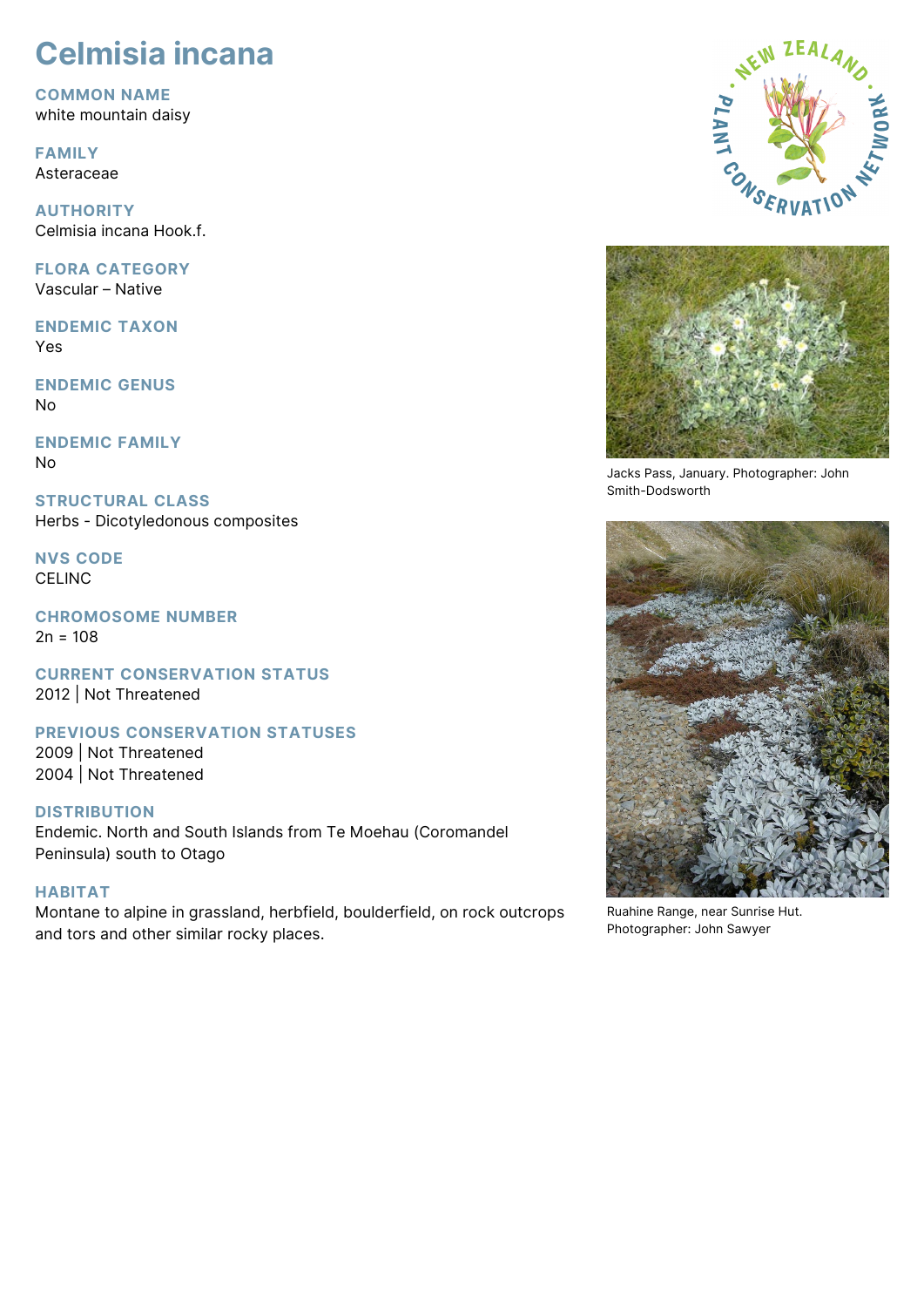## **FEATURES**

Stems stout, woody, up to ± 100 mm diameter; branches stout, woody, clad in long-persistent reflexed leaves; living leaves in close rosettes, patent. Lamina 20-40 × 10-15 mm, obovate-oblong, coriaceous; upper surface ± densely clad in appressed white tomentum forming a pellicle; lower surface densely clad in similar but more appressed tomentum, midrib evident to obscured; apex subacute to obtuse, often apiculate; margins very slightly recurved, remotely denticulate, narrowed to very short petiole up to 5 mm wide, or sometimes directly into thin almost glabrous striate sheath c.10-15 × 7-10 mm. Scape slender, up to 120 mm long, often short at flowering stage, densely clad in floccose hairs. Capitula 25-35 mm diameter; involucral bracts linear-subulate, many, 10-15 mm long, floccose on outer surface, glandular near apex. Ray-florets narrow, up to 12 mm long, white; limb gradually widening to apex. Disk-florets funnelform, c.7-8 mm. long, teeth narrow-triangular; anthers usually distinctly but shortly tailed. Achenes 3.0-3•5 mm long, compressed-cylindric; ribs rather obscure, clad in rather stiff ascending hairs. Pappus of white or sordid-white slender, minutely barbellate hairs up to 7-8 mm long.

## **SIMILAR TAXA**

Easily recognised by the silvery white leaves which are hairy on both sides. It is most likely to be confused with Celmisia hectorii which has also has silvery white hairy leaves but in that species the leaves are linear-spathulate, linear-oblong to linear-obovate instead of obovate-oblong. Celmisia allanii regarded by some New Zealand botanists as distinct is seen here as part of the natural variation of C. incana. From C. incana it is said to differ by having smaller leaves, and by the tomentum of the underleaves being floccose rather than satiny but the distinctions are not clear cut.

**FLOWERING** September - March

**FLOWER COLOURS**

White, Yellow

**FRUITING** November - May

## **LIFE CYCLE**

Pappate cypselae are dispersed by wind (Thorsen et al., 2009).

#### **PROPAGATION TECHNIQUE**

Best grown in non-humid climates. Celmisia incana is one of the few Celmisia that generally grows well in most garden conditions. However, it can be fickle. Best grown from fresh seed and planted in a fertile, free draining semishaded situation. Dislikes excessive moisture, and humidity.

#### **ETYMOLOGY**

**celmisia**: Apparently named after Kelmis, one of Idaean Dactyls, a group of skilled mythical beings associated with the Mother Goddess Rhea in Greek mythology. Kelmis, whose name means 'casting', was a blacksmith and childhood friend of Zeus, son of Rhea and later king of the gods. In Ovid's 'Metamorphoses', Kelmis is described as offending Zeus who turned him into adamant so he was as hard as a tempered blade **incana**: Hoary (greyish white haired)

#### **WHERE TO BUY**

Occasionally available from specialist native plant nurseries.

#### **NOTES ON TAXONOMY**

Celmisia allanii W.Martin is sometimes included within C. incana by New Zealand botanists. But this informal view has yet to be properly tested taxonomically. For this reason C. allanii is regarded as distinct from C. incana.

#### **ATTRIBUTION**

P.J. de Lange (7 April 2009). Description adapted from Allan (1961)

# **REFERENCES AND FURTHER READING**

Allan, H.H. 1961: Flora of New Zealand. Vol. I, Government Printer, Wellington. Thorsen, M. J.; Dickinson, K. J. M.; Seddon, P. J. 2009. Seed dispersal systems in the New Zealand flora. Perspectives in Plant Ecology, Evolution and Systematics 2009 Vol. 11 No. 4 pp. 285-309